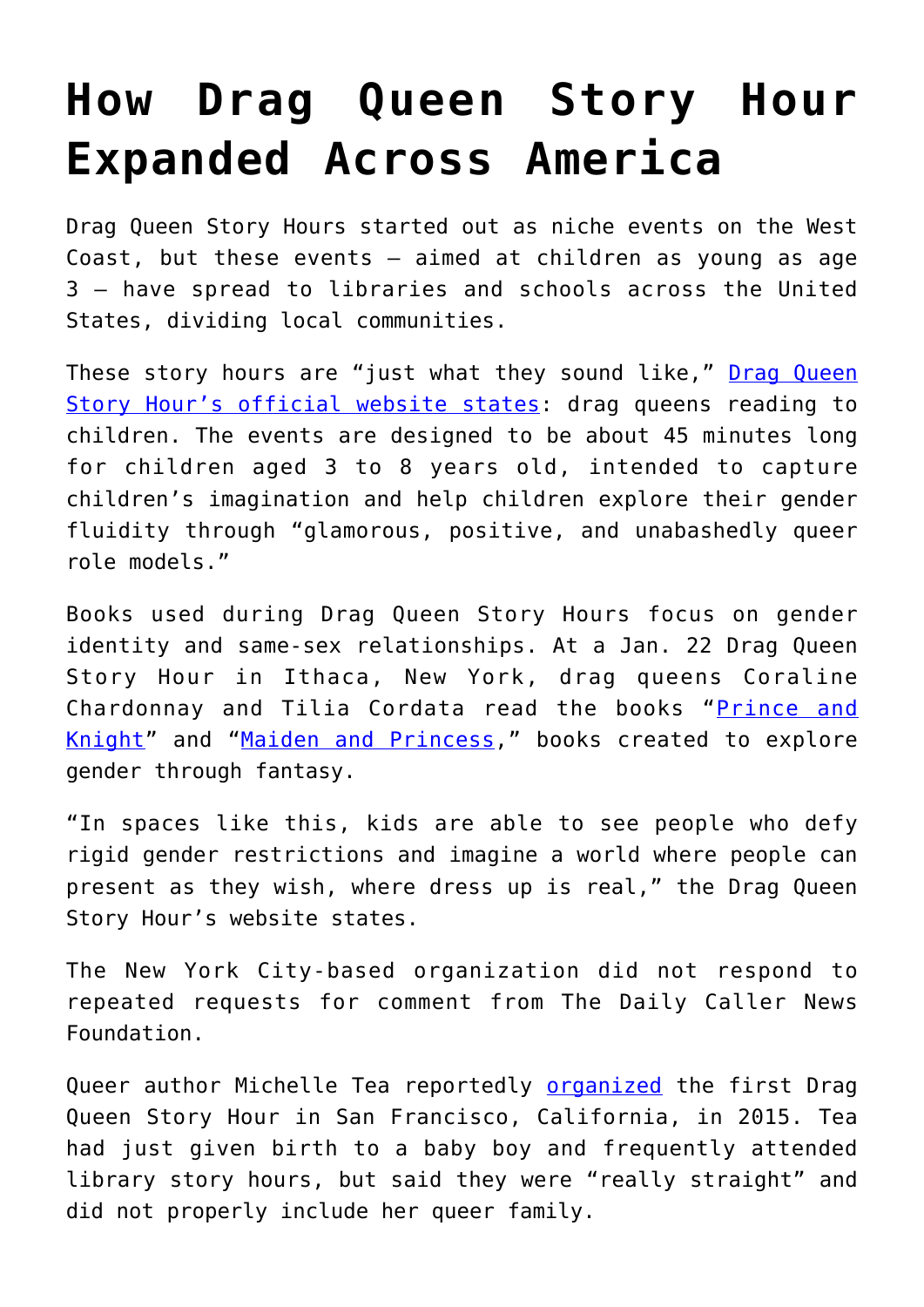"There is just a sort of flair with which queers do anything," she told *BuzzFeed News* in November 2018. Tea did not respond to requests for comment from The Daily Caller News Foundation. "It's just a certain sense of humor, a sense of the fantastic."

Tea collaborated with [RADAR Productions](https://www.radarproductions.org/), a queer literary arts organization she founded in 2003, to produce the first Drag Queen Story Hour at a library in the historically LGBTQ San Francisco neighborhood of Castro. At the first Drag Queen Story Hour, a drag queen read a "queer-inclusive book" to children.

**"**It was a huge hit," Tea said, "and then it just spread."

San Francisco Public Library spokeswoman Michelle Jeffers confirmed to The Daily Caller News Foundation that this story hour took place at the Eureka Valley/Harvey Milk Memorial Branch Library. Jeffers also said that "Michelle Tea, specifically, was not involved as the presenter or host," though Radar Productions presented the story hour.

Now that President Donald Trump is in office, leaders like Tea say the story hours are more of an "act of rebellion than it was before."

"Under Obama, [Drag Queen Story Hour] just seemed like a really fun program to do—it was just fun—and it still is that, especially for the kids, but I think that one of the reasons why it is so popular right now is people are looking for things to support in space of what is happening to our culture, where so much hate is being emboldened," Tea told BuzzFeed.

Rachel Aimee, the Drag Queen Story Hour coordinator for New York, [told](https://www.nytimes.com/2017/05/19/style/drag-queen-story-hour-puts-the-rainbow-in-reading.html?_r=1) *[The New York Times](https://www.nytimes.com/2017/05/19/style/drag-queen-story-hour-puts-the-rainbow-in-reading.html?_r=1)* in 2017 that she noticed a Facebook post about Tea's event.

"And as soon as I saw it, I said, 'Oh, this is what I've been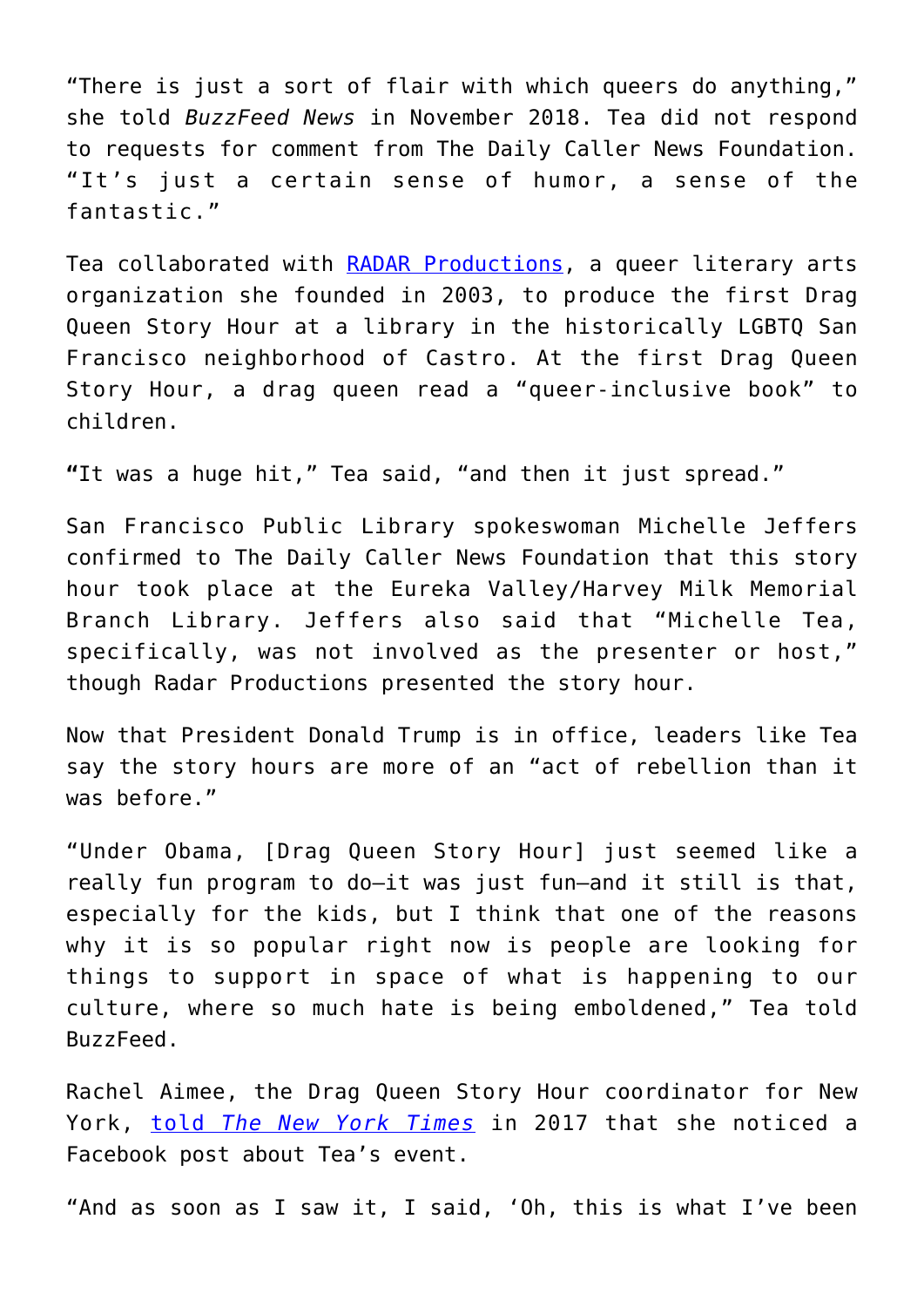waiting for,'" Aimee said.

Aimee hosted her first Drag Queen Story Hour at Greenlight Bookstore in Brooklyn in August 2016. That event reportedly caught the eye of several other local librarians and spread Drag Queen Story Hours throughout New York City.

"Children love dressing up and being imaginative in what they wear," Aimee told *The New York Times*. "They see drag queens as people who are doing the same thing, expressing themselves creatively and having fun with it. Also, kids have a much more fluid understanding of gender than most adults do."

Aimee [also started](https://www.buzzfeednews.com/article/mitchellkuga/librarians-drag-queen-story-hour-lgbt-safe-spaces) a training program for Drag Queen Story Hour for autistic children.

The official Drag Queen Story Hour website boasts 45 independently operated chapters across the United States, in New York City; Washington, D.C.; Chicago; and more. The story hour also has two international chapters: one in Tokyo and one in Berlin.

The American Library Association (ALA) has also backed the movement and offers a plethora of resources on its website "to support libraries facing challenges." A spokeswoman told The Daily Caller News Foundation in a statement that the ALA "strongly supports the rights of libraries to host whatever programming they decide fits the needs and interests of their communities."

"ALA strongly opposes any effort to limit access to information, ideas and programs that patrons wish to explore," the statement said, adding that outside organizations often produce programs at local libraries because libraries do not restrict these events "based on the organization's background, beliefs, or content of the program."

"ALA believes that providing library users with the freedom to explore an array of viewpoints, libraries help them develop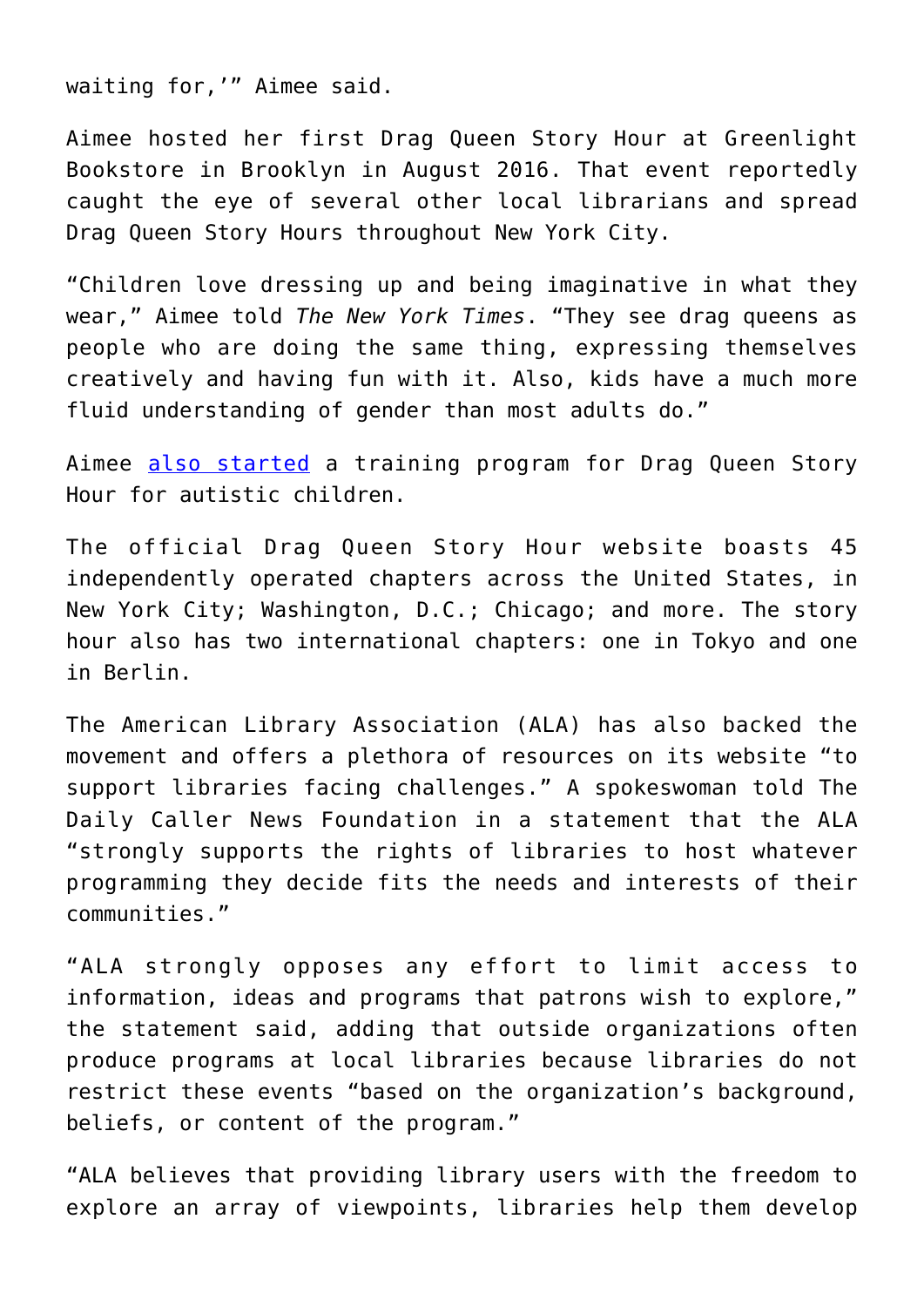into thoughtful members of society," the statement added.

The story hours are not only hosted at libraries. The organization noted that they are also hosted at "schools, bookstores, museums, summer camps, afterschool programs, and other community spaces."

Videographer Sean Fitzgerald and the David Horowitz Freedom Center [created](https://dailycaller.com/2018/08/03/drag-queens-gender-ideology-schools/) a 2018 video showing that kindergarten through 12th-grade teachers were bringing drag queens into schools, through the Drag Queen Story Hour organization, to teach gender ideology. The video highlights teachers praising drag queens for coming into public schools and reading books on gender ideology to children.

"Drag Queen Story Hour gave my first-graders a fun and interactive platform to talk and think about social and emotional issues like acceptance, being yourself, and loving who you are," one teacher said. "During our debrief … [students] were preaching the incredible lessons they had learned, like 'It's OK to be different,' and 'There's no such thing as 'boy' and 'girl' things.'"

The story hours are often met with resistance from local communities, religious groups, and citizens concerned that the events expose children to confusing gender theories and sexual behavior inappropriate for their age.

Pro-family groups like the Family Policy Alliance said they push back against Drag Queen Story Hours out of fear that these highly sexualized events will become "regularly featured events in public libraries and even schools across America," Family Policy Alliance Executive Director Vince Torres told The Daily Caller News Foundation.

"In addition to promoting gender fluidity, there is an underlying effort to undermine parents' authority in the lives of their children," Torres said. "As such, parents need to be aware of this and other efforts aimed at sexualizing and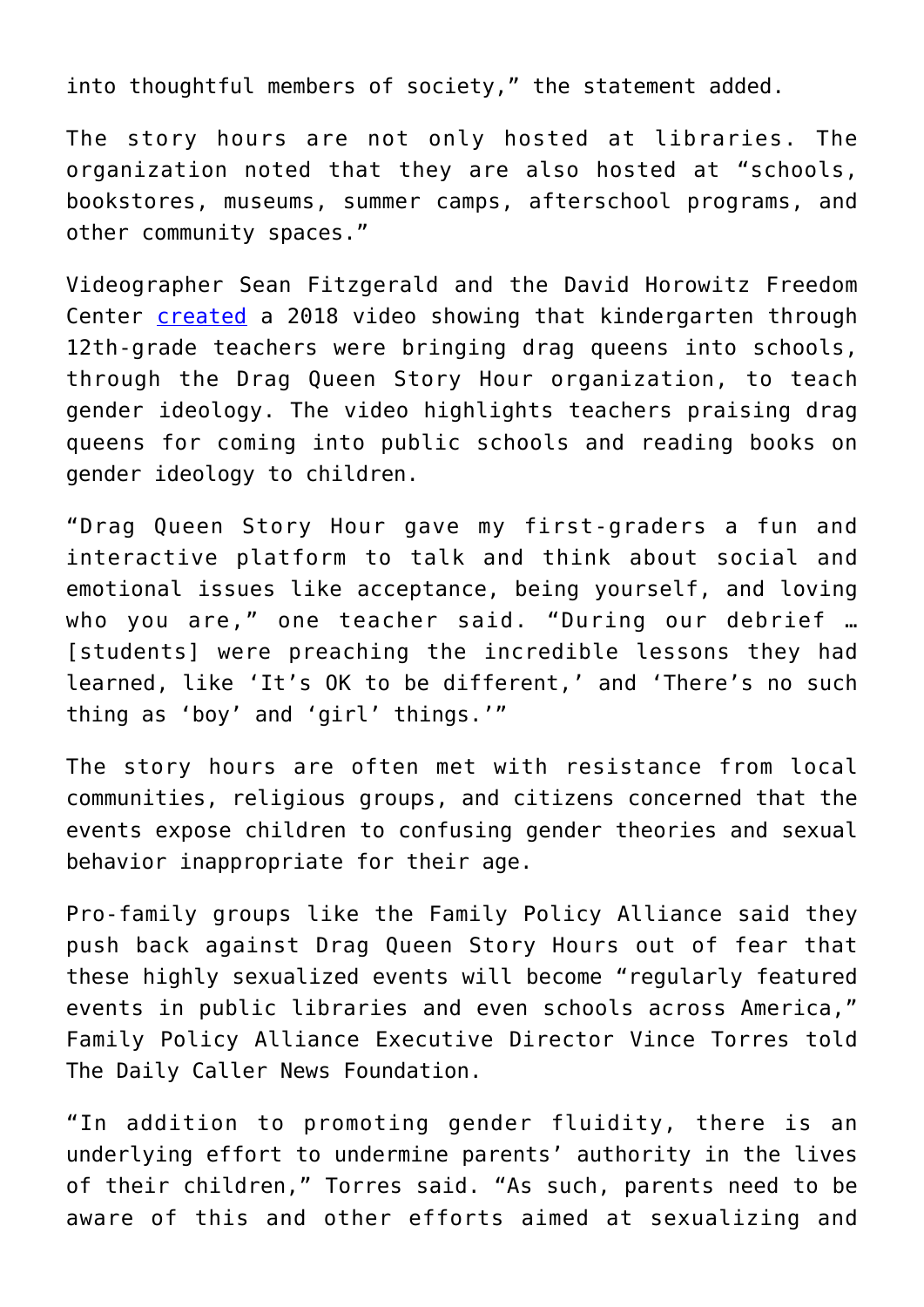indoctrinating their children."

President Michele Lentz of the Child Protection League said the growth of Drag Queen Story Hours is a "coordinated, wellfunded plan" that is "neither organic nor spontaneous in the cities in which it is occurring."

"If you peel back the layers, so to speak, one first sees the origin in California through corporate-funded and American Library Association (ALA) promoted events," Lentz told The Daily Caller News Foundation. "The ALA has been one of if not the largest promoter of DQSH across the country. Their reputation as social change agents has been well documented over the years."

Pro-family groups protest the Drag Queen Story Hours in cities such as [Los Angeles](https://www.mercurynews.com/2019/07/20/drag-queen-story-hour-draws-protests-in-el-segundo/); [Houston;](https://www.nytimes.com/2019/06/06/us/drag-queen-story-hour.html) [St. Petersburg;](https://www.abcactionnews.com/news/region-pinellas/community-cafe-says-drag-queen-story-hour-disrupted-by-several-protesters-on-saturday) [Spokane,](https://www.khq.com/news/protesters-supporters-gather-for-drag-queen-story-hour-at-south/article_661a5eb8-8fca-11e9-9765-a7c3dbd28829.html) [Washington](https://www.khq.com/news/protesters-supporters-gather-for-drag-queen-story-hour-at-south/article_661a5eb8-8fca-11e9-9765-a7c3dbd28829.html); [Long Beach, California;](https://www.presstelegram.com/2017/10/17/long-beach-library-hosts-drag-queen-story-hour-controversy-ensues/) and others. Protesters tend to show up pretty much everywhere Drag Queen Story Hours go, one Midwest Drag Queen Story Hour organizer [told](https://www.nytimes.com/2019/06/06/us/drag-queen-story-hour.html) *[The New](https://www.nytimes.com/2019/06/06/us/drag-queen-story-hour.html) [York Times](https://www.nytimes.com/2019/06/06/us/drag-queen-story-hour.html)* in June 2019.

Sometimes these protests end in cancellations of Drag Queen Story Hours and action from lawmakers.

A New Jersey library [canceled](https://www.lehighvalleylive.com/warren-county/2019/06/nj-library-planned-a-drag-queen-story-hour-then-came-2-days-of-nonstop-phone-calls.html) a scheduled drag queen story hour after two days of nonstop calls after the story hour was announced. In a January response to Drag Queen Story Hours, Republican Missouri state Rep. Ben Baker introduced the [Parental Oversight of Public Libraries Act,](https://www.house.mo.gov/billtracking/bills201/hlrbillspdf/4634H.01I.pdf) a bill that would require all Missouri libraries to establish parental review boards that would have to approve all library events and materials.

The Family Policy Alliance is also working with the Women's Liberation Front to encourage local officials to adopt similar policies, Torres said.

"We are also encouraging concerned parents and citizens to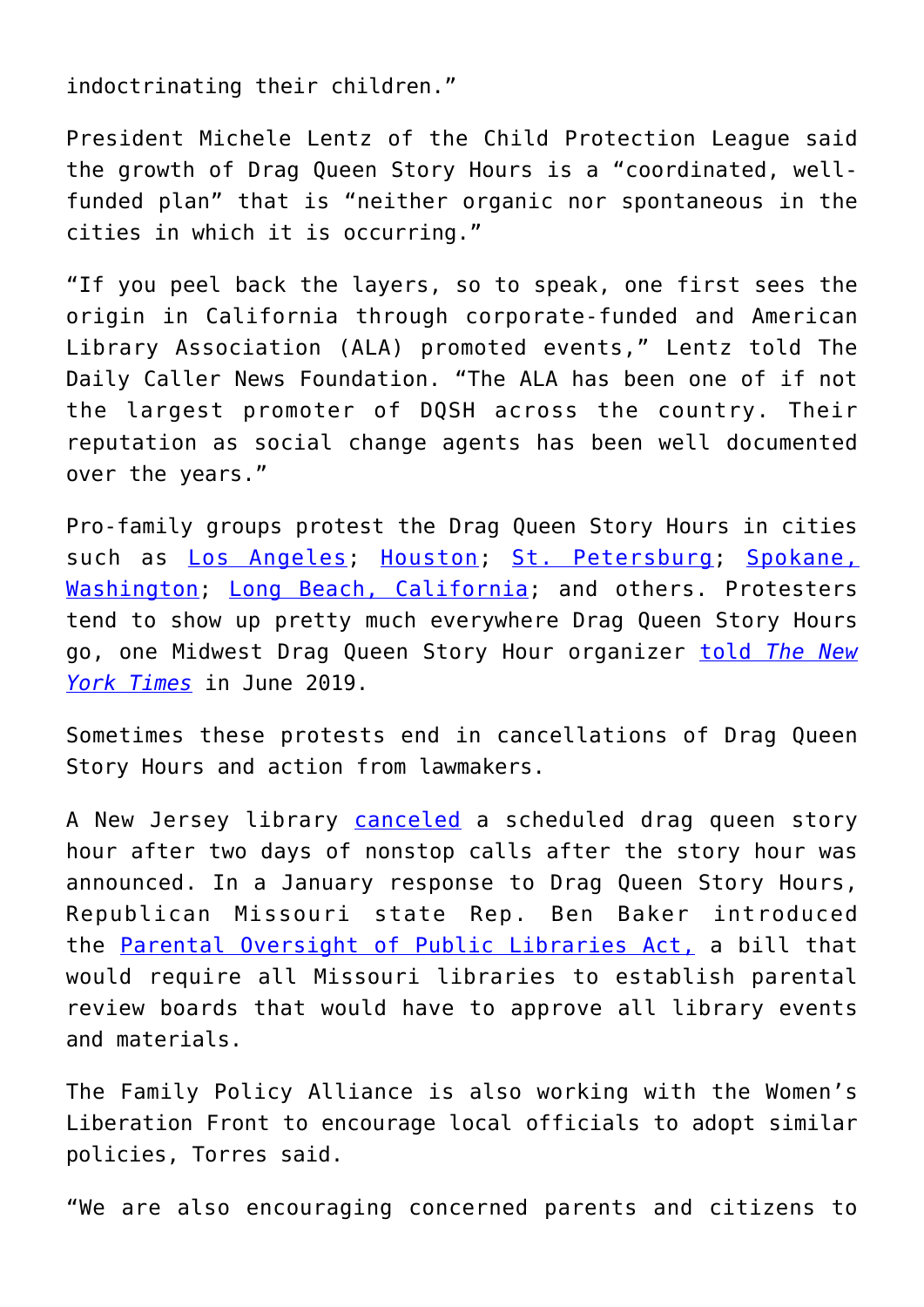contact their local governments when these events come to town," he added, pointing out that many Drag Queen Story Hour events have been canceled due to public outcry and pressure. "Our hope is that libraries across the country will reach the same conclusion we have—drag queen programs are inappropriate for children and libraries should not be hosting or promoting them."

Lentz said the Child Protection League's actions will help other groups to stand up against the story hours. "CPL will continue to alert and equip parents to take actions such as confronting their county commissioners, library boards, and other community leaders, demanding they stop DQSH and holding them accountable if they don't," she said.

Protesters [gathered](https://www.timescall.com/2020/01/04/lafayette-librarys-drag-queen-story-hour-sparks-support-and-outrage-saturday/) as recently as Jan. 4 to stand against a city-sponsored Drag Queen Story Hour at the Lafayette Public Library in Louisiana. Almost 200 members of the LGBTQ group "Parasol Patrol" stood around the entrance to the library twirling rainbow umbrellas to shield attendees from the protesters.

The event [was met](https://americanlibrariesmagazine.org/blogs/the-scoop/drag-queen-storytimes-bring-fierceness-and-fierce-opposition/) with strong opposition from the Family Policy Alliance, Lafayette City-Parish Council, conservatives, and anti-tax groups. One library board member resigned from his seat over the matter, and hundreds of concerned citizens sent letters to the library board through the Family Policy Alliance. But the event still took place.

"That's what these stories teach, is that we should love everyone and we are inclusive," said Lafayette Mayor Jamie Harkins. "Lafayette prides itself on our diversity and support for diversity and that's why you are seeing such a big crowd today, because they want to take a stand."

Stuart Sanks, a drag performer who goes by the persona of Shirley Delta Blow, read at the story hour wearing a dress with cartoon unicorns on it, a gigantic pink wig, an oversized